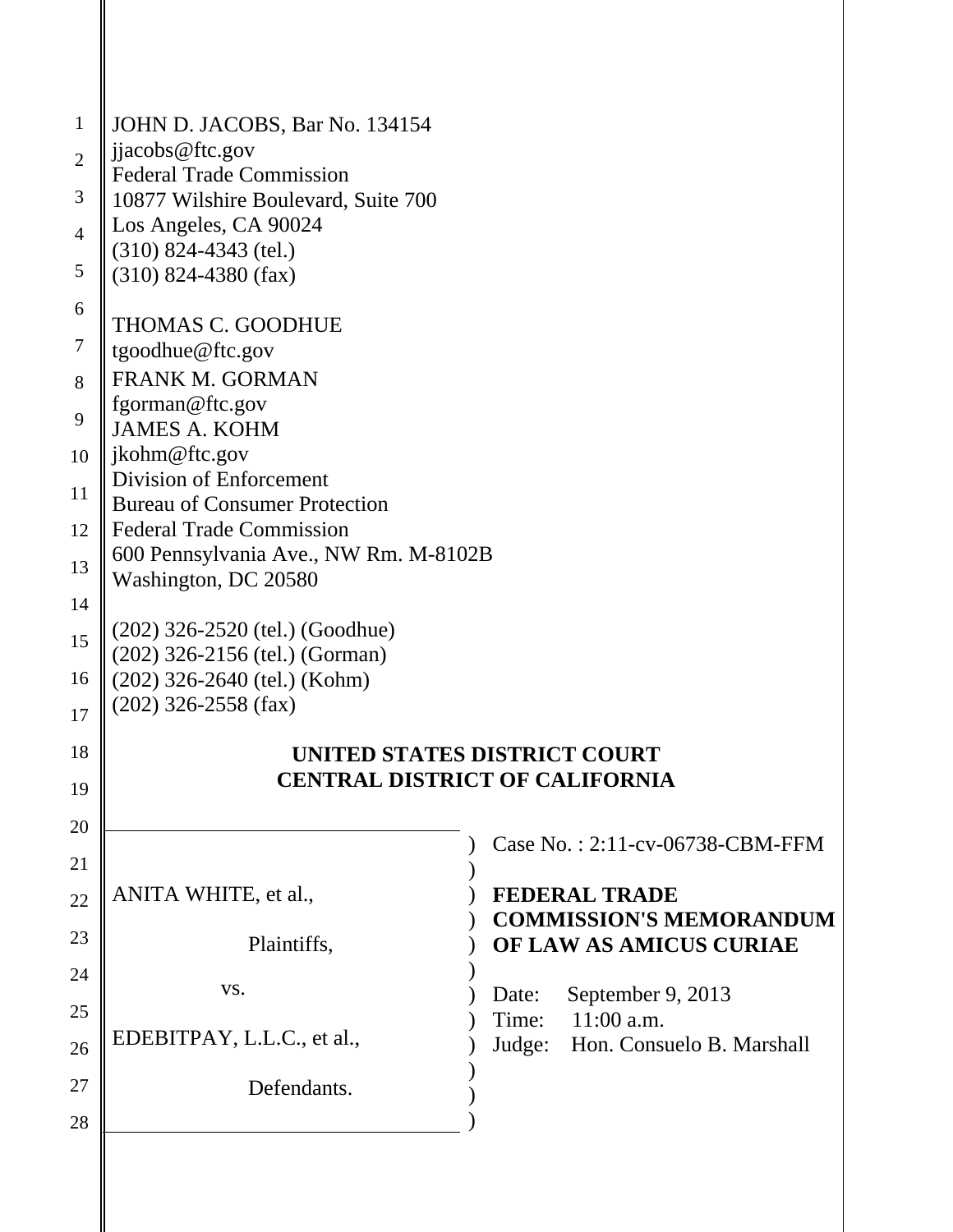| $\mathbf{1}$   |                | <b>Table of Contents</b>                                                                                              |
|----------------|----------------|-----------------------------------------------------------------------------------------------------------------------|
| $\overline{2}$ | $\mathbf{I}$ . |                                                                                                                       |
| 3              | II.            | The Allegations Against EDP and the Terms of the Settlement4                                                          |
| 4<br>5         | Ш.             |                                                                                                                       |
| 6              |                | The Settlement Agreement is Not Fair, Adequate, and Reasonable7                                                       |
| 7              |                | A. The Settlement Fund Cannot Cover the Costs of Claims<br>Administration for More than a Tiny Fraction of the Class8 |
| 8              |                | B. The Settlement Does Not Provide Reasonable Notice8                                                                 |
| 9<br>10        |                | 1. The Notice Would Not Reach Most Class Members                                                                      |
| 11             |                |                                                                                                                       |
| 12             |                | 2. The Notice Does Not Adequately Inform Class Members of the                                                         |
| 13             |                | C. The Settlement is Subject to a Heightened Standard of Review it                                                    |
| 14             |                |                                                                                                                       |
| 15             | IV.            |                                                                                                                       |
| 16             |                |                                                                                                                       |
| 17             |                |                                                                                                                       |
| 18             |                |                                                                                                                       |
| 19             |                |                                                                                                                       |
| 20             |                |                                                                                                                       |
| 21             |                |                                                                                                                       |
| 22             |                |                                                                                                                       |
| 23             |                |                                                                                                                       |
| 24<br>25       |                |                                                                                                                       |
| 26             |                |                                                                                                                       |
| 27             |                |                                                                                                                       |
| 28             |                | $\rm ii$                                                                                                              |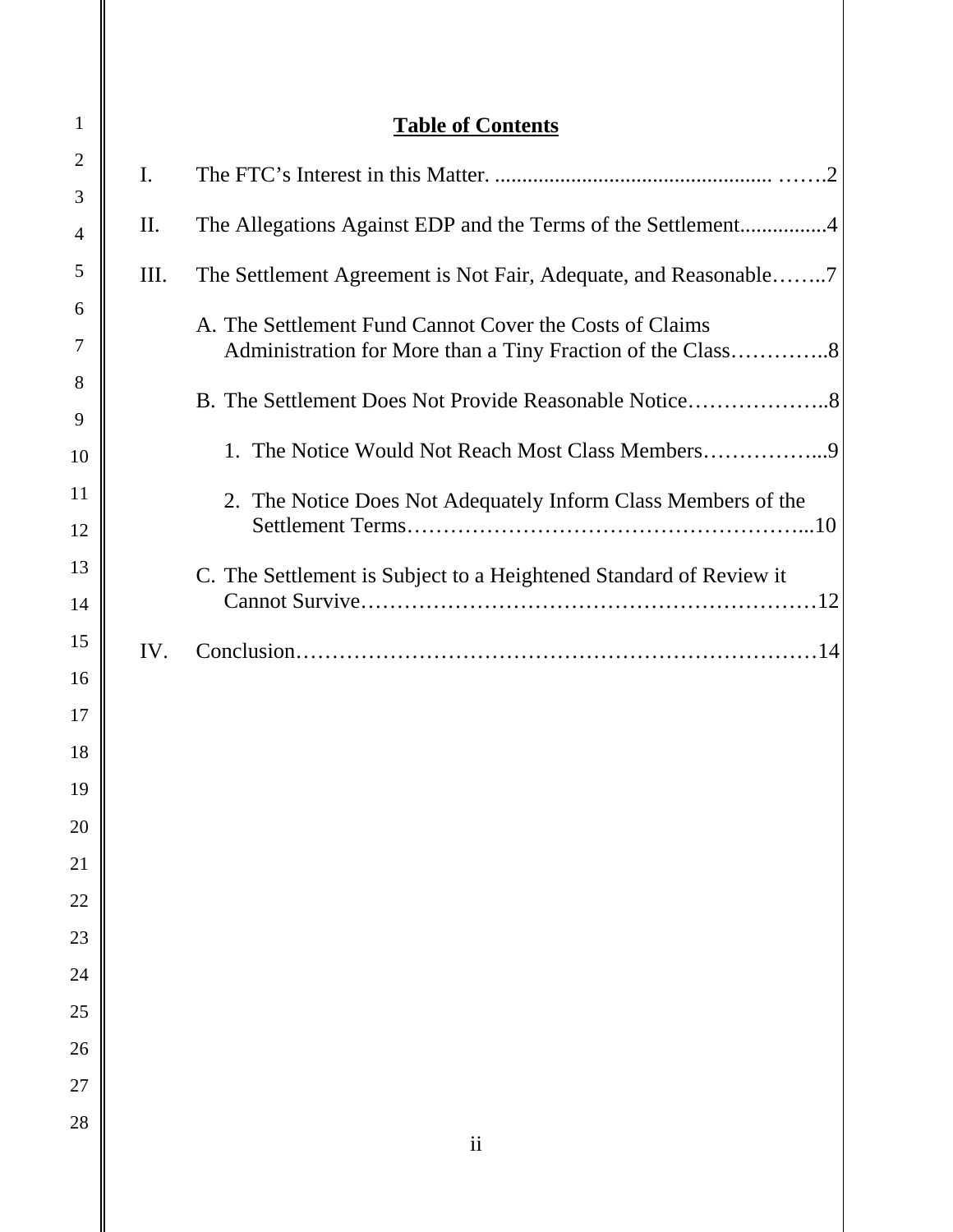# **Table of Authorities**

| $\mathbf 1$     |
|-----------------|
| $\overline{2}$  |
| 3               |
| $\overline{4}$  |
| 5               |
| 6               |
| $\overline{7}$  |
| 8               |
| 9               |
| 10              |
| 11              |
| 12              |
| 13              |
| 14              |
| 15              |
| 16              |
| 17              |
| 18              |
| 19              |
| $20\,$          |
| $\overline{21}$ |
| ,               |
| ,               |
| 24              |
| 25              |
| 26              |
| ን'<br>7         |
| 28              |

**Cases** 

 $\parallel$ 

| Espenscheid v. DirecStat USA, LLC, No. 09-cv-625-bbc,                            |
|----------------------------------------------------------------------------------|
| FTC v. EDebitPay, LLC, No. CV 07-4880 ODW (AJWx), 2011 U.S. Dist. LEXIS          |
| FTC v. EDebitPay et al., Case No. 2:07-cv-04880-ODW-AJW                          |
| <i>FTC v. Inc21.com Corp.</i> , 745 F. Supp. 2d 975 (N.D. Cal. 2010)3            |
| FTC v. Nationwide Connections and BSG Clearing Solutions, No. 06-80180           |
| <i>FTC v. Websource Media, LLC, No. H-06-1980 (S.D. Tex. July 17, 2007)3</i>     |
|                                                                                  |
|                                                                                  |
| Jones v. GN Netcom, Inc. (In re Bluetooth Headset Prods. Liab. Litig.), 654 F.3d |
|                                                                                  |
| Ko v. Natura Pet Prods., 2012 U.S. Dist. LEXIS 128615 (N.D. Cal. Sept. 10,       |
|                                                                                  |
| Parklane Hosiery Co., Inc. v. Shore, 439 U.S. 322 (1979)4, 6                     |
| Pokorny v. Quixtar Inc., 2011 WL 2912864 (N.D. Cal. July 20, 2011)9              |
|                                                                                  |
|                                                                                  |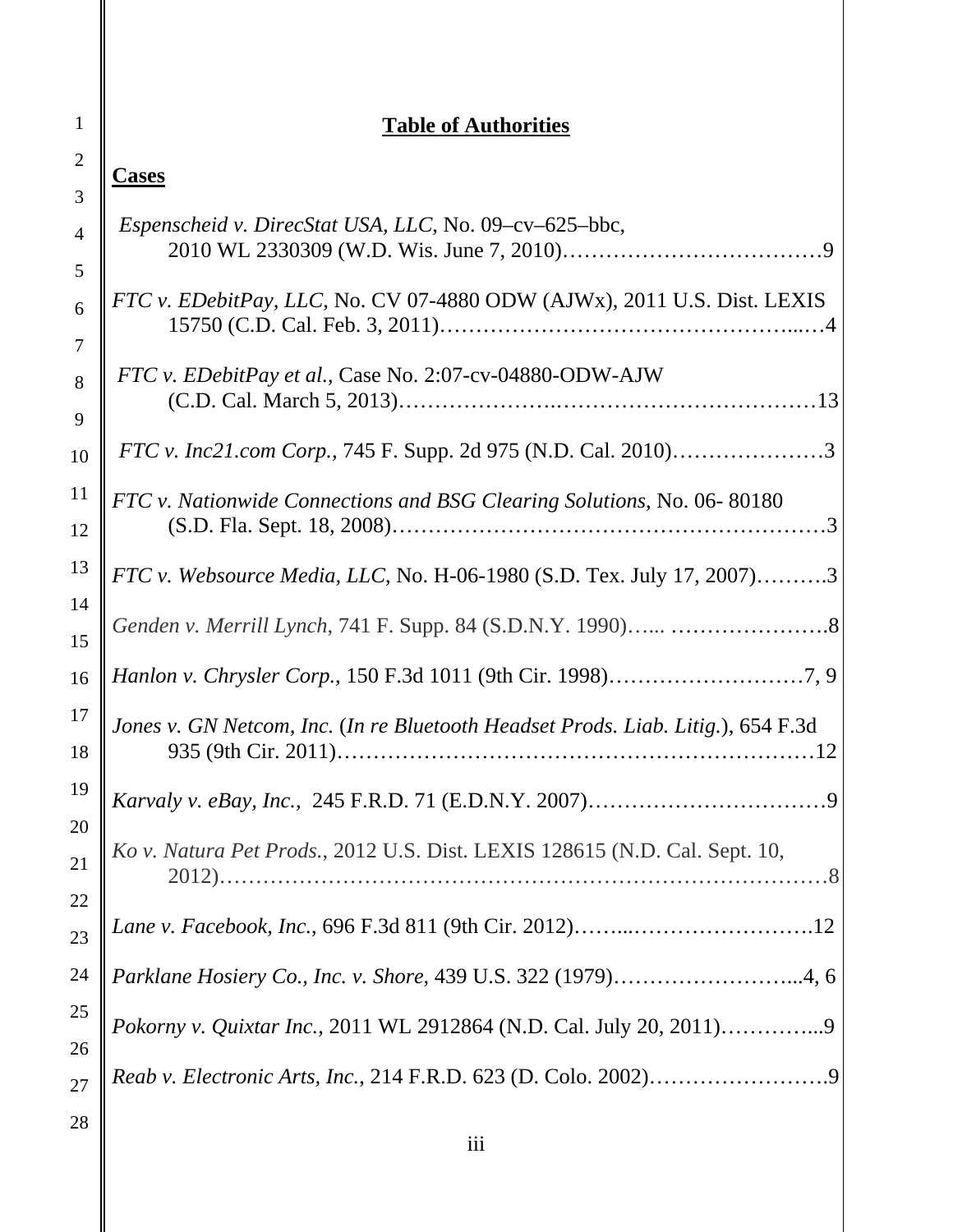| $\mathbf{1}$   | Shaffer v. Cont'l Cas. Co., 362 F. App'x 627 (9th Cir. 2010)7                                                                                          |
|----------------|--------------------------------------------------------------------------------------------------------------------------------------------------------|
| $\mathfrak{2}$ |                                                                                                                                                        |
| 3              | Trombley v. Bank of Am. Corp., No. 08-cv-456-JD, 2012 U.S. Dist. LEXIS                                                                                 |
| $\overline{4}$ |                                                                                                                                                        |
| 5              | <b>Statutes</b>                                                                                                                                        |
| 6              |                                                                                                                                                        |
| 7<br>8         |                                                                                                                                                        |
| 9              | <b>Rules</b>                                                                                                                                           |
| 10             |                                                                                                                                                        |
| 11             |                                                                                                                                                        |
| 12             |                                                                                                                                                        |
| 13             | <b>Other Authorities</b>                                                                                                                               |
| 14             | Cohorst v. BRE Properties, Inc., Case No. 3:10-cv-02666-JM-BGS, Supplemental<br>Declaration of Lisa Mullins in Further Support of the Motion for Final |
| 15             |                                                                                                                                                        |
| 16             | Consumer Fraud in the United States,                                                                                                                   |
| 17             | http://www.ftc.gov/os/2013/04/130419fraudsurvey.pdf3                                                                                                   |
| 18             | Federal Trade Commission, Fiscal Year 2013 Congressional Budget Justification                                                                          |
| 19             | (February 13, 2012), http://www.ftc.gov/ftc/oed/fmo/2013_CBJ.pdf.<br>. 3                                                                               |
| 20             |                                                                                                                                                        |
| 21             |                                                                                                                                                        |
| 22             |                                                                                                                                                        |
| 23<br>24       |                                                                                                                                                        |
| 25             |                                                                                                                                                        |
| 26             |                                                                                                                                                        |
| 27             |                                                                                                                                                        |
| 28             |                                                                                                                                                        |
|                | iv                                                                                                                                                     |
|                |                                                                                                                                                        |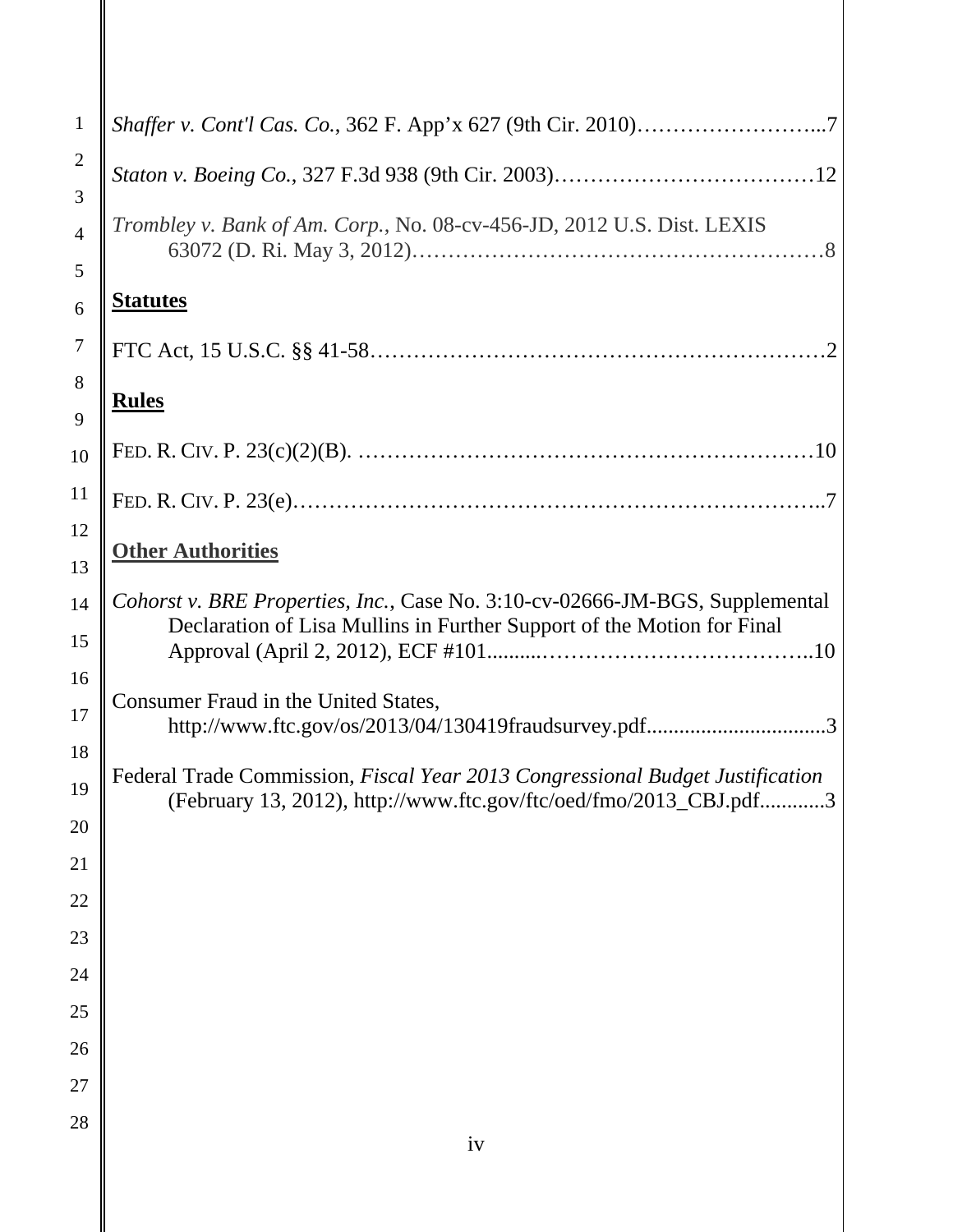The FTC opposes the pending class action settlement because it furthers the interests of plaintiffs' counsel, the defendants, and the defendants' insurance company at the expense of 1.2 million consumers. These consumers have tens of millions of dollars in claims against the defendants, which the settlement would extinguish with a \$1 million payment – essentially none of which will go to the class. Plaintiffs' counsel would receive as much as \$400,000 of these funds, while the claims administration process would likely consume the rest.

Meanwhile, the settlement would allow EDebitPay, LLC's ("EDP") owners to wash away EDP's liability and sell the sanitized company for a windfall. In short, the settlement does not protect consumers; instead, it is little more than a contract for cheap *res judicata* in exchange for attorneys' fees.

Moreover, the proposed notice process virtually ensures that most class members will never learn of the settlement's fundamental unfairness. The parties intend to provide notice largely through email, relying on addresses obtained as many as six years ago. Many of these addresses are likely no longer valid. For those that are, SPAM filters will block many emails. Moreover, even if they make it through the filters, consumers are apt to disregard emails concerning EDP, a company that billed them without authorization. Worse yet, the notice itself is so deeply flawed that even those few class members who receive and read the email will be unable to understand the settlement's terms. With or without adequate

1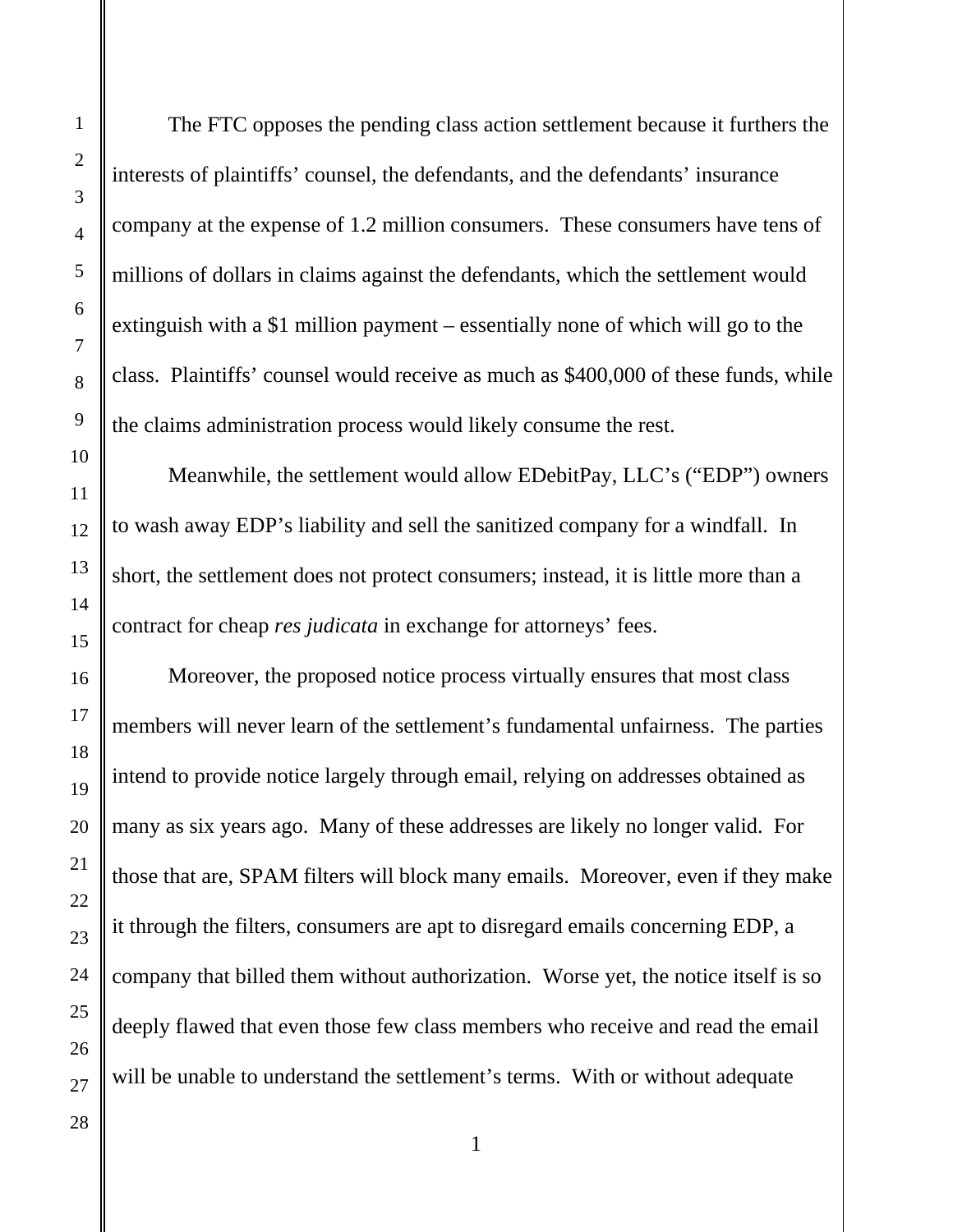notice, there simply is no way to provide restitution to 1.2 million consumers with a mere \$1 million recovery. Class counsel should explore whether additional pools of money are available (e.g., the remainder of the insurance coverage, the proceeds from the proposed sale of EDP, and the individual defendants' assets). It is worth noting that EDP's claims of insolvency are suspect given that the Agreement misrepresents that Defendants cannot pay the FTC's contempt judgment when, in fact, they already have done so.<sup>1</sup> Agreement at p. 3. However, even if raising sufficient funds for redress were impossible, the court should not countenance the misuse of the class action process to enrich plaintiffs' attorneys and the defendants while providing essentially nothing to injured consumers.

## **I. The FTC's Interest in This Matter**

 The FTC is an independent law enforcement agency whose mission is to protect consumers from unfair or deceptive acts or practices and to increase consumer choice by promoting vigorous competition. The FTC's primary legislative mandate is to enforce the FTC Act, 15 U.S.C. §§ 41-58, which prohibits unfair or deceptive acts or practices and unfair methods in or affecting competition. As part of the FTC's consumer protection mission, the FTC seeks to halt deceptive marketing and unauthorized billing. A recent FTC study estimates that l <sup>1</sup> This payment may be subject to a claw back should EDP declare bankruptcy. The FTC retains a judgment lien against real property of Dale Paul Cleveland, a

defendant in both this and the FTC action, to protect against that possibility. The same counsel represents all defendants in both matters.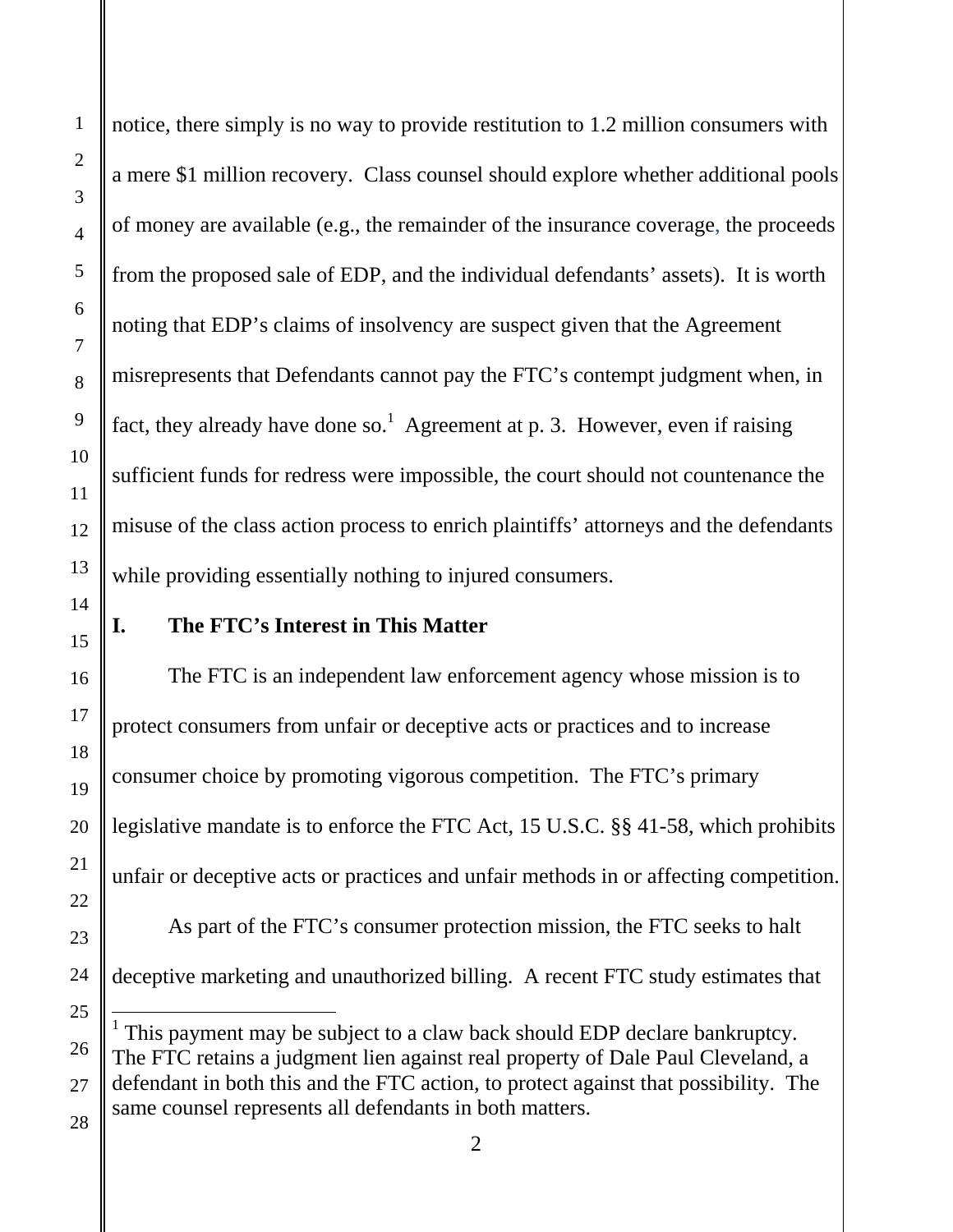in 2011, approximately 1.9 million adults in the United States were billed for internet services they had not agreed to purchase. Consumer Fraud in the United States, http://www.ftc.gov/os/2013/04/130419fraudsurvey.pdf. To address this problem, the FTC has brought numerous cases to stop businesses and individuals engaged in unauthorized billing.<sup>2</sup>

The FTC also seeks and administers restitution for victimized consumers. For example, in fiscal year 2011, the FTC obtained 90 permanent injunctions and orders requiring defendants to pay more than \$218 million in consumer redress or disgorgement of ill-gotten gains. Federal Trade Commission*, Fiscal Year 2013 Congressional Budget Justification* (February 13, 2012),

http://www.ftc.gov/ftc/oed/fmo/2013\_CBJ.pdf.

The FTC's interest in this case arises not only from its broader consumer protection mission, but also from its recent enforcement actions against EDP and its owners. On July 30, 2007, the FTC sued EDP, its owners, and three related entities for violating Section 5 of the FTC Act, 15 U.S.C. § 45, by deceptively marketing financial services products and making unauthorized debits from consumers' bank accounts. A Central District of California court entered a

<sup>2</sup> *See e.g.*, *FTC v. Inc21.com Corp.*, 745 F. Supp. 2d 975 (N.D. Cal. 2010), *aff'd*  475 Fed. App'x 106 (9th Cir. Mar. 30, 2012); Stipulated Order, *FTC v. Nationwide Connections and BSG Clearing Solutions*, No. 06- 80180 (S.D. Fla. Sept. 18, 2008); Stipulated Order, *FTC v. Websource Media, LLC*, No. H-06-1980 (S.D. Tex. July 17, 2007).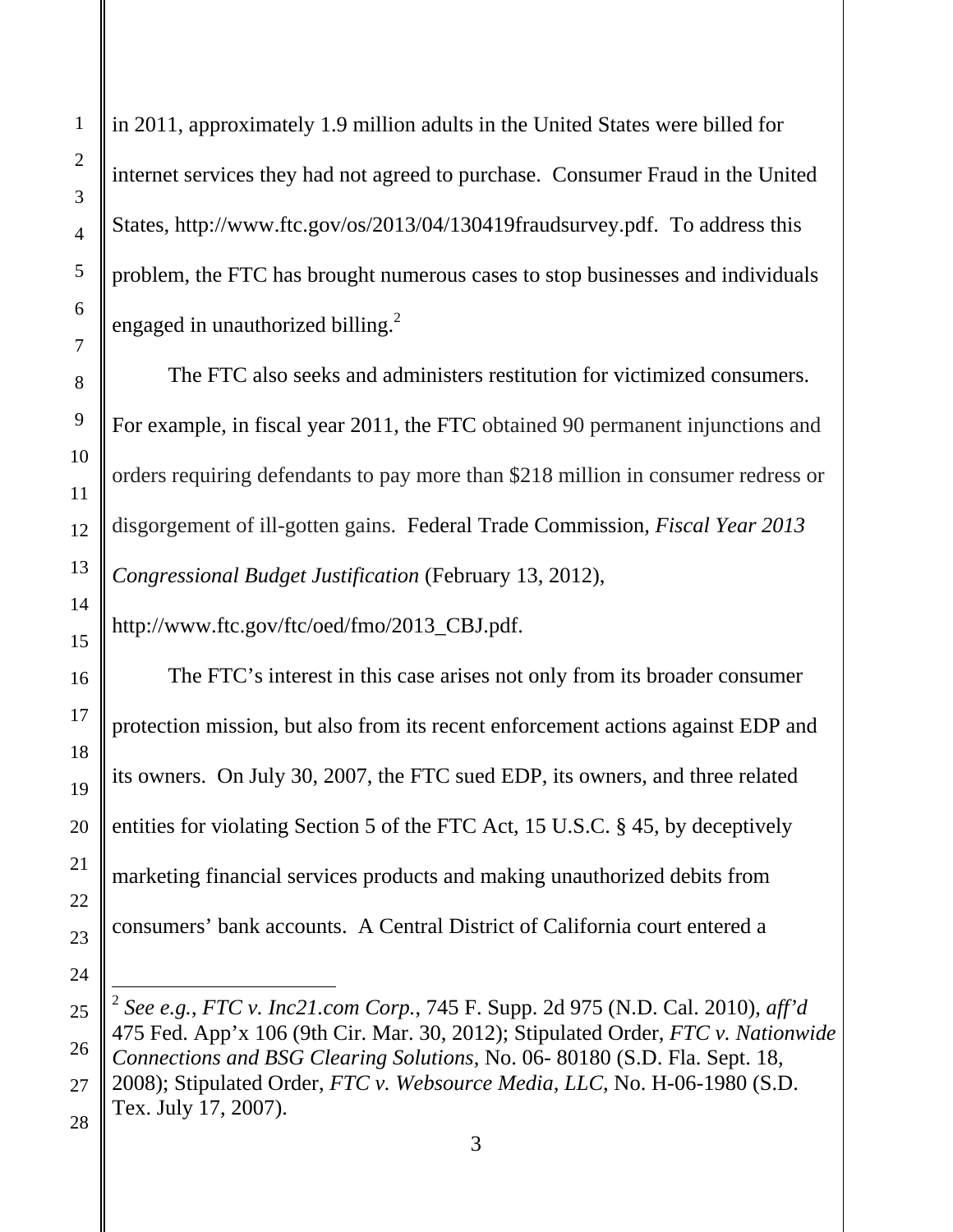stipulated order on January 22, 2008 that, among other things, permanently enjoined the defendants from misrepresenting, or not clearly disclosing, the nature of their products or services, and from debiting consumers' bank accounts without their express informed consent. *FTC v. EDebitPay, LLC*, No. CV 07-4880 ODW (AJWx), 2008 U.S. Dist. LEXIS 122126 (C.D. Cal. Jan. 17, 2008).

 Defendants immediately began violating this order by, *inter alia*, deceptively advertising their Century Platinum shopping club as though it were a general line of credit. On May 27, 2010, the FTC moved for an order to show cause why the defendants should not be held in contempt. After an evidentiary hearing, the court found the defendants in contempt. Specifically, the court found by clear and convincing evidence that EDP had deceived consumers, wrongly billing them more than \$3.7 million. It ordered the defendants to pay that amount to the FTC in compensatory sanctions. *FTC v. EDebitPay, LLC*, No. CV 07-4880 ODW (AJWx), 2011 U.S. Dist. LEXIS 15750, at \*41 (C.D. Cal. Feb. 3, 2011), *aff'd* 695 F.3d 938 (9th Cir. 2012). The court's findings are entitled to collateral estoppel. *Parklane Hosiery Co., Inc. v. Shore*, 439 U.S. 322, 326-33 (1979).

### **II. The Allegations Against EDP and the Terms of the Settlement**

Six months after the order holding EDP in contempt, plaintiffs' counsel filed this case. The plaintiffs allege that EDP misrepresented its shopping clubs and related products as a short-term loan, and then debited consumers for membership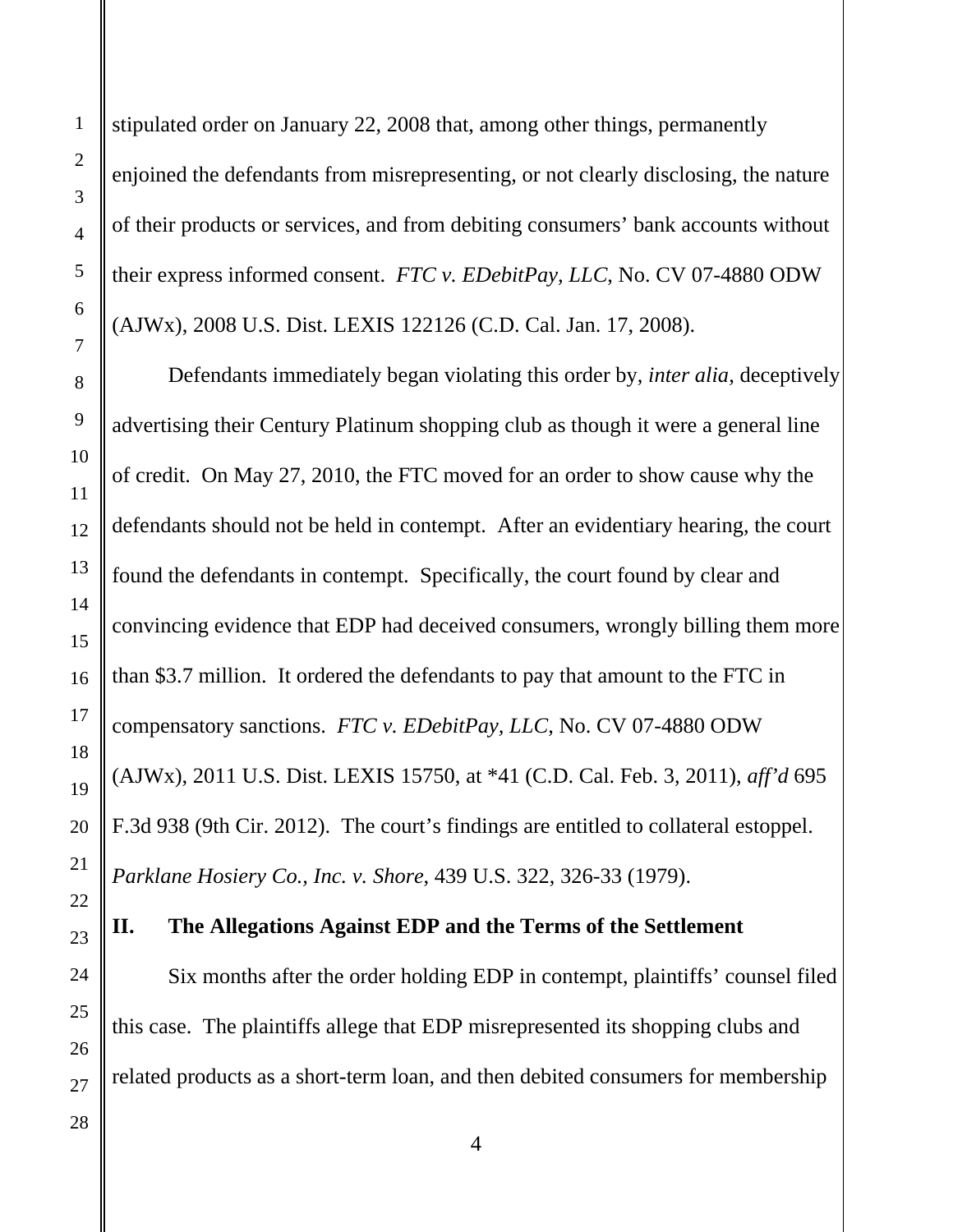fees, including a \$99 enrollment fee, without their informed consent. (Am. Compl.) Plaintiffs claim that approximately 1.2 million consumers thereby incurred more than  $$42$  million in damages.<sup>3</sup>

The parties propose to settle plaintiffs' claims for \$1 million. Settlement Agreement ("Agreement") at ¶ I.35. Plaintiffs' counsel would receive \$250,000 in attorneys' fees, and as much as \$150,000 in expenses from the settlement. *Id*. at ¶¶ VIII, I.2.

Tellingly, the Agreement does not guarantee that a single class member – other than the two named plaintiffs – will receive any money. Rather, after paying for attorneys' fees and expenses, the remaining monies fund a notice and claims process (collectively "claims administration"). *See id*. at ¶¶ I.4, V.1. The Agreement, however, fails to cap the amount of money the administrator may spend on this process, which will exceed the amount in the settlement pool even with an exceedingly low response rate. *Id.* at  $\P\P$  III, V.

Class members, in turn, will release all claims they now have or may in the future have arising out of the Defendants' collection or attempted collection of Membership Fees from Settlement Class Members' bank accounts. *Id*. at ¶ X.1.M.

 $3$  Plaintiffs represent that the class consists of more than 1.2 million consumers, who each have claims of "approximately ninety-nine dollars (\$99) for those individuals who had money withdrawn from their accounts, and Bank Account Fees of approximately thirty-five dollars (\$35) per attempted withdrawal." Pl. Mot. at 12, 16.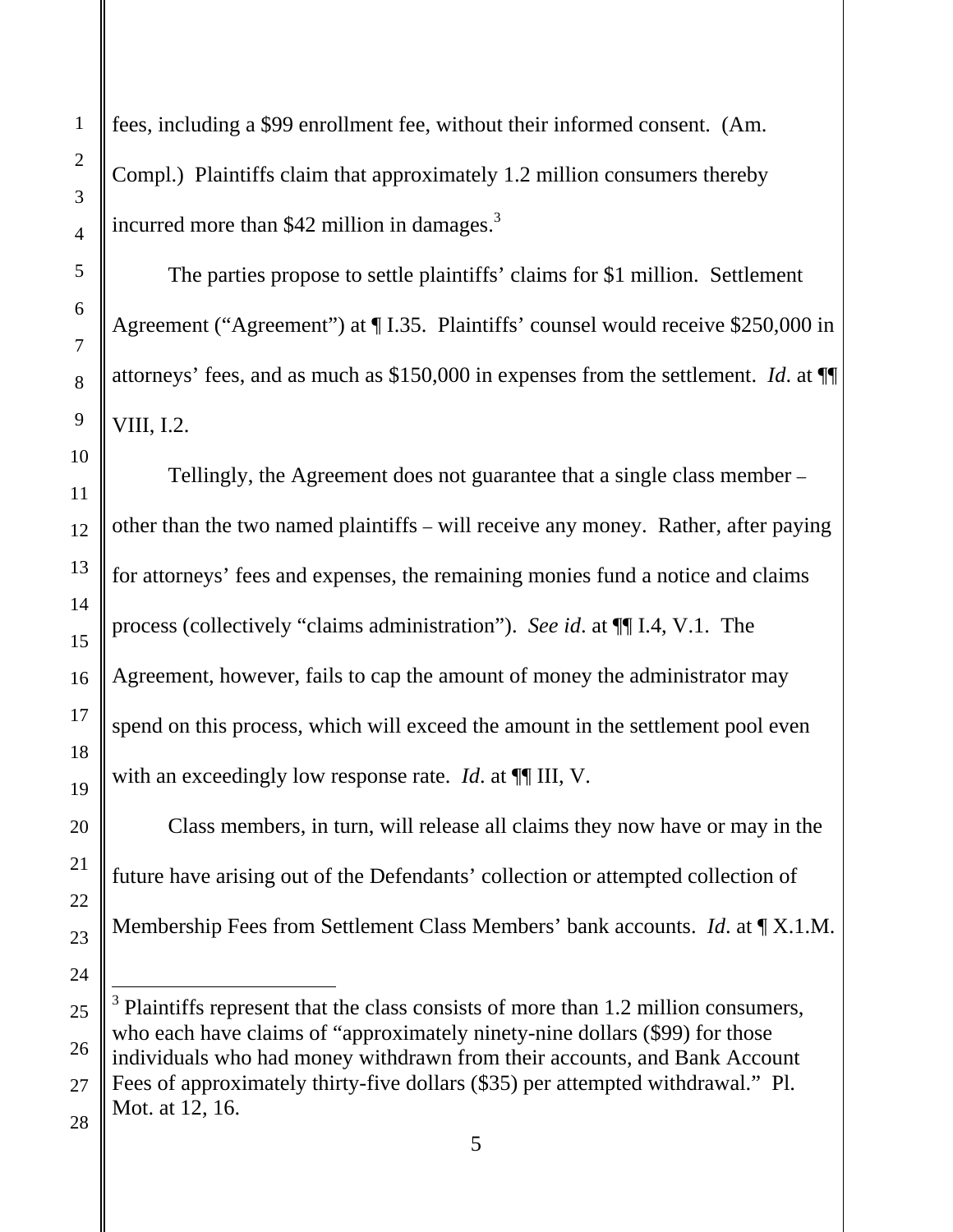Indeed, the settlement "[b]ars and permanently enjoins all Settlement Class Members who have not been properly excluded from the Settlement Class (i) from filing, commencing, prosecuting, intervening in or participating as plaintiff, claimant or class member in any other lawsuit or administrative, regulatory, arbitration or other proceeding against Defendants."4 *Id*. at ¶ X.1.0. The release applies to *all* class members who do not opt out – even if they never receive compensation or notice of the case.

For those consumers who happen to receive notice, the settlement ensures that virtually no one will opt out for two reasons. First, while the settlement permits defendants the ease of email notice, to opt out consumers must use regular mail – thus imposing additional costs for removing themselves from the class, and thereby decreasing the chance consumers will opt out. More importantly, the optout must contain the name of the membership program in which EDP enrolled the consumer and his or her signed statement asking for exclusion. Consumers are

 $4$  The FTC is concerned that the defendants will make frivolous arguments, based on this broad language, that the settlement would preclude the 30,000 consumers eligible to receive distributions through the FTC's contempt action from doing so. Of course, as noted above, a court has ruled that those consumers are entitled to compensation, and EDP cannot use this settlement to collaterally attack them because those determinations are entitled to collateral estoppel. *See Parklane*, 439 U.S. at 326-33 (1979). Accordingly, the settlement should not be approved with this language. At a minimum, the Agreement should expressly exclude from the release consumer compensation under the contempt judgment.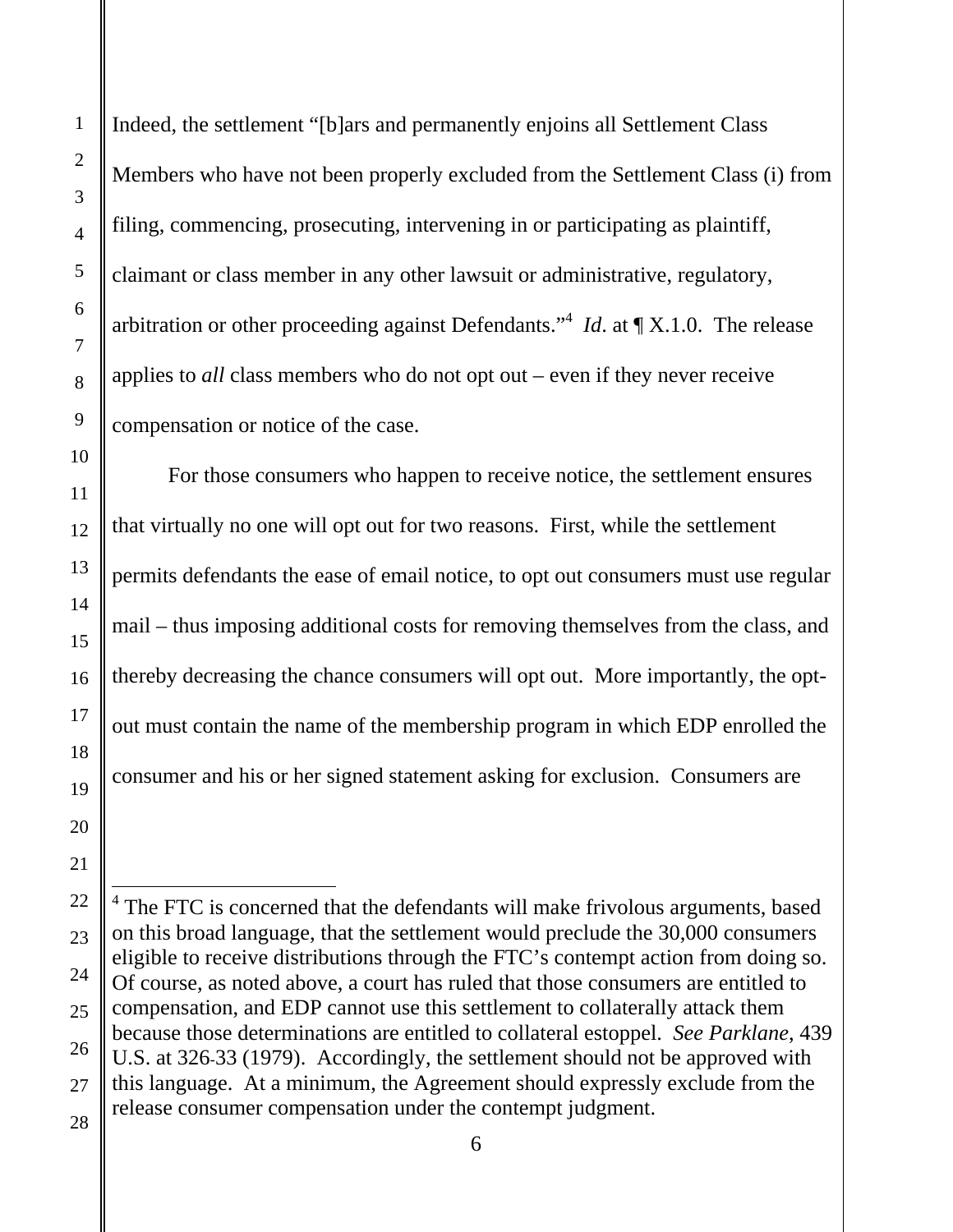$\overline{\phantom{a}}$ 

highly unlikely to know the name of the membership program where, as here, the defendants allegedly billed consumers without their authorization.

As set forth below, the Agreement should not be adopted because: (1) it is not fair, adequate, and reasonable; and (2) the settlement does not provide reasonable notice.

#### **III. The Settlement Agreement Is Not Fair, Adequate, and Reasonable**

 This settlement does not meet the high standard for fairness mandated by Rule 23 when the settlement is proposed before the class has even been certified.<sup>5</sup> *Hanlon v. Chrysler Corp.*, 150 F.3d 1011, 1026 (9th Cir. 1998). When, as here, settlement takes place before class certification, review of the fairness and adequacy of the settlement is subject to a "higher standard of fairness." *Shaffer v. Cont'l Cas. Co.*, 362 F. App'x 627, 629 (9th Cir. 2010). Specifically, the proposed Agreement guarantees that there is no possibility of real class recovery. Either all the money will be spent on attorneys' fees and administrative costs, or, more likely, the response rate will be vanishingly small because of the deeply flawed notice. Of course, class counsel had no incentive to negotiate an effective notice or a fair and reasonable settlement – their fees are guaranteed even if no class members respond.

<sup>&</sup>lt;sup>5</sup> Federal Rule of Civil Procedure 23(e) requires the district court to determine whether a proposed settlement is "fair, adequate, and reasonable."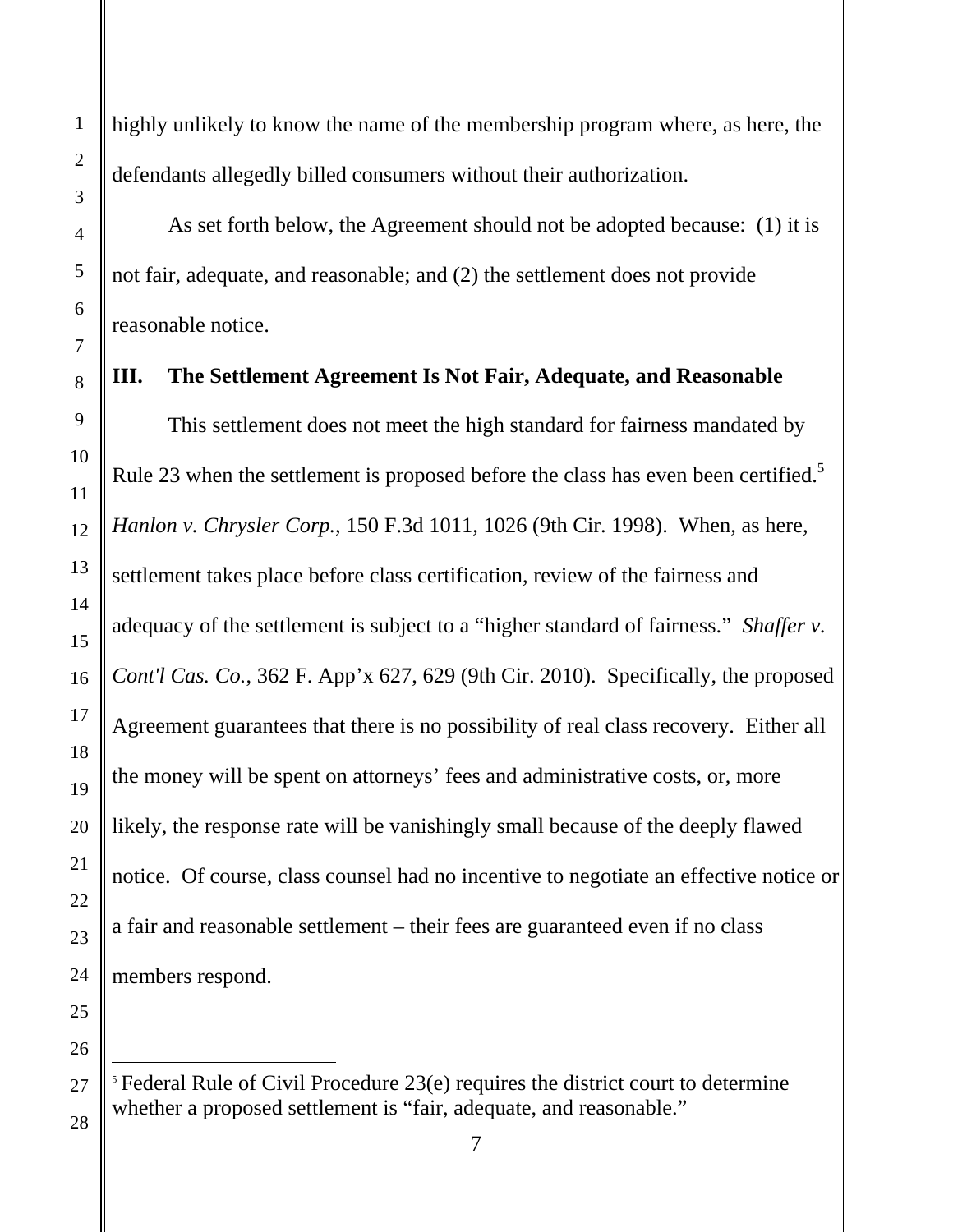# **A. The Settlement Fund Cannot Cover the Costs of Claims Administration for More than a Tiny Fraction of the Class.**

With even a *de minimis* response rate, the cost of claims administration will completely drain the settlement fund. Such costs frequently exceed \$30 a claim. *See, e.g.*, *Ko v. Natura Pet Prods.*, No. C-09-02619 SBA, 2012 U.S. Dist. LEXIS 128615, at \*12 n.1-2 (N.D. Cal. Sept. 10, 2012) (per claim cost of more than \$32.50**)**; *Trombley v. Bank of Am. Corp.*, No. 08-cv-456-JD, 2012 U.S. Dist. LEXIS 63072, at \*6 (D. Ri. May 3, 2012) (per claim cost of more than \$60); *Genden v. Merrill Lynch*, 741 F. Supp. 84, 88 (S.D.N.Y. 1990) (per claim cost of more than \$30).<sup>6</sup> At that rate, the cost of administration would empty the settlement fund (after deducting attorneys' fees and expenses) even if only 1.67% of class members submitted claims. Thus, 98.33% of the class can never receive compensation — a fact conspicuously absent from the notice.<sup>7</sup> This eventuality, however, is unlikely because the parties' notice proposal virtually guarantees the vast majority of class members will never learn about the settlement.

# **B. The Settlement Does Not Provide Reasonable Notice.**

Before approval of a settlement, "[t]he court must direct notice in a reasonable manner to all class members who would be bound by the proposal."

l 6 Based on its experience administering redress, this is consistent with the FTC's estimate of claims administration costs in this situation.

<sup>&</sup>lt;sup>7</sup> Obviously, this is a conservative figure. It neither accounts for the cost of newspaper advertising nor the fact that there have to be sufficient funds remaining after the notice and claims procedure to provide meaningful restitution.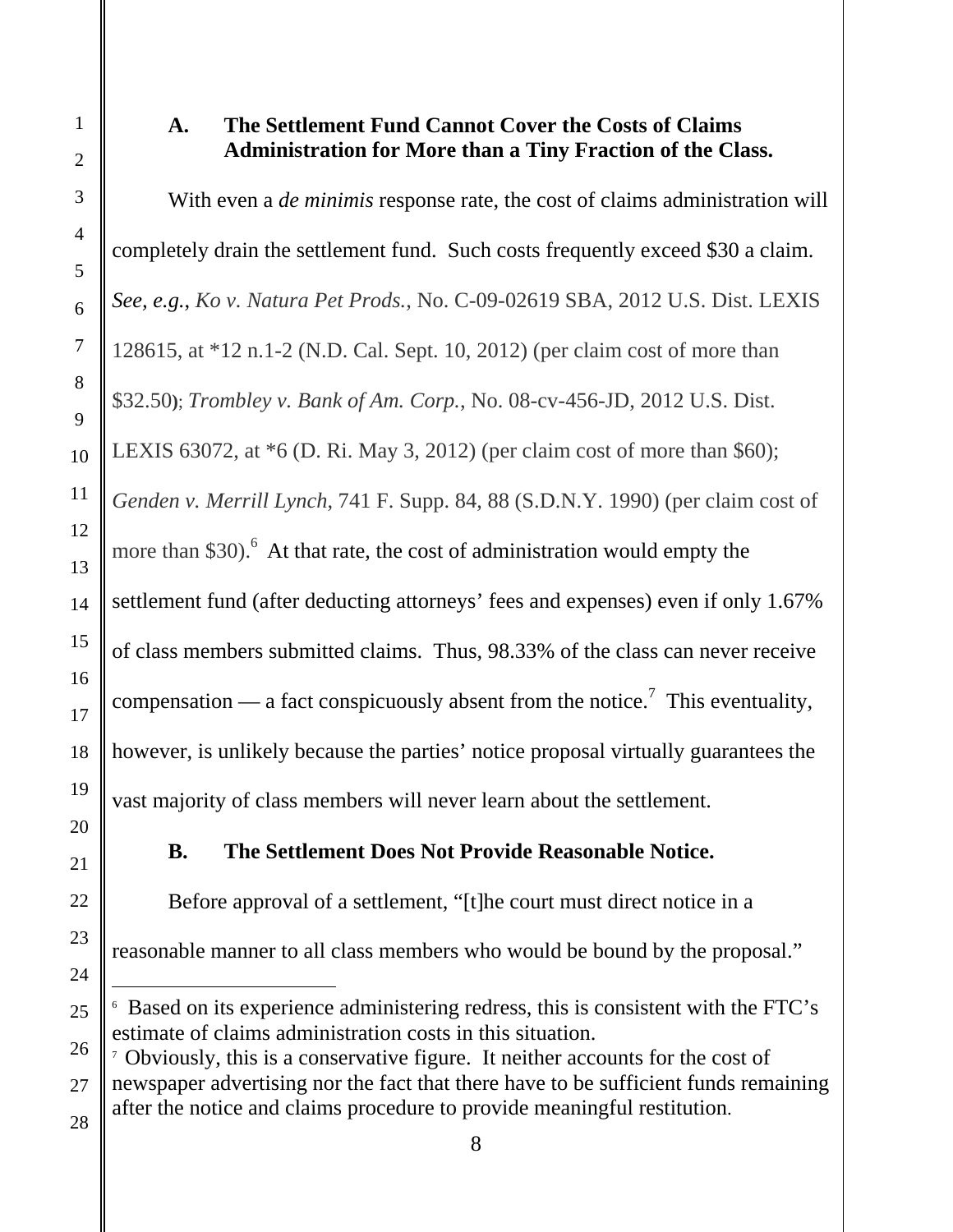FED. R. CIV. P. 23(e)(1). All class members bound by a proposed settlement are entitled to "the best notice that is practicable under the circumstances." FED. R. CIV. P. 23(c)(2)(B); *see Hanlon*, 150 F.3d at 1025 ("Adequate notice is critical to court approval of a class settlement."). Here, neither the method of providing notice, nor the content of the notice, is reasonable.

#### **1. The Notice Would Not Reach Most Class Members.**

Emailing notices to putative class members, as the parties propose, is flawed for at least three reasons. First, the administrator would send notices to email addresses that EDP obtained years ago. Many of the accounts associated with these addresses are likely closed or inactive. Second, spam filters will likely block emails sent to valid accounts. *Pokorny v. Quixtar Inc.*, 2011 WL 2912864, at \*3 (N.D. Cal. July 20, 2011) ("In this era of spam-filters and mass email advertising . . . email notice alone may be insufficient to draw the attention of class members."). $8$ Third, because the emails will reference EDP in the subject line, class members are

l  $8$  Even if consumers were to receive the message and read it, they may doubt the reliability of its contents. "[E]lectronic communication inherently has the potential to be copied and forwarded to other people via the internet with commentary that could distort the notice approved by the Court. Electronic mail heightens the risk that the communication will be reproduced to large numbers of people who could compromise the integrity of the notice process." *Reab v. Electronic Arts, Inc.*, 214 F.R.D. 623, 631 (D. Colo. 2002); *see also Espenscheid v. DirecStat USA, LLC*, No. 09–cv–625–bbc, 2010 WL 2330309, at \*14 (W.D. Wis. June 7, 2010) ("I agree with the reasoning of the courts suggesting caution be used in allowing email notification because of the potential for recipients to modify and re-distribute email messages.")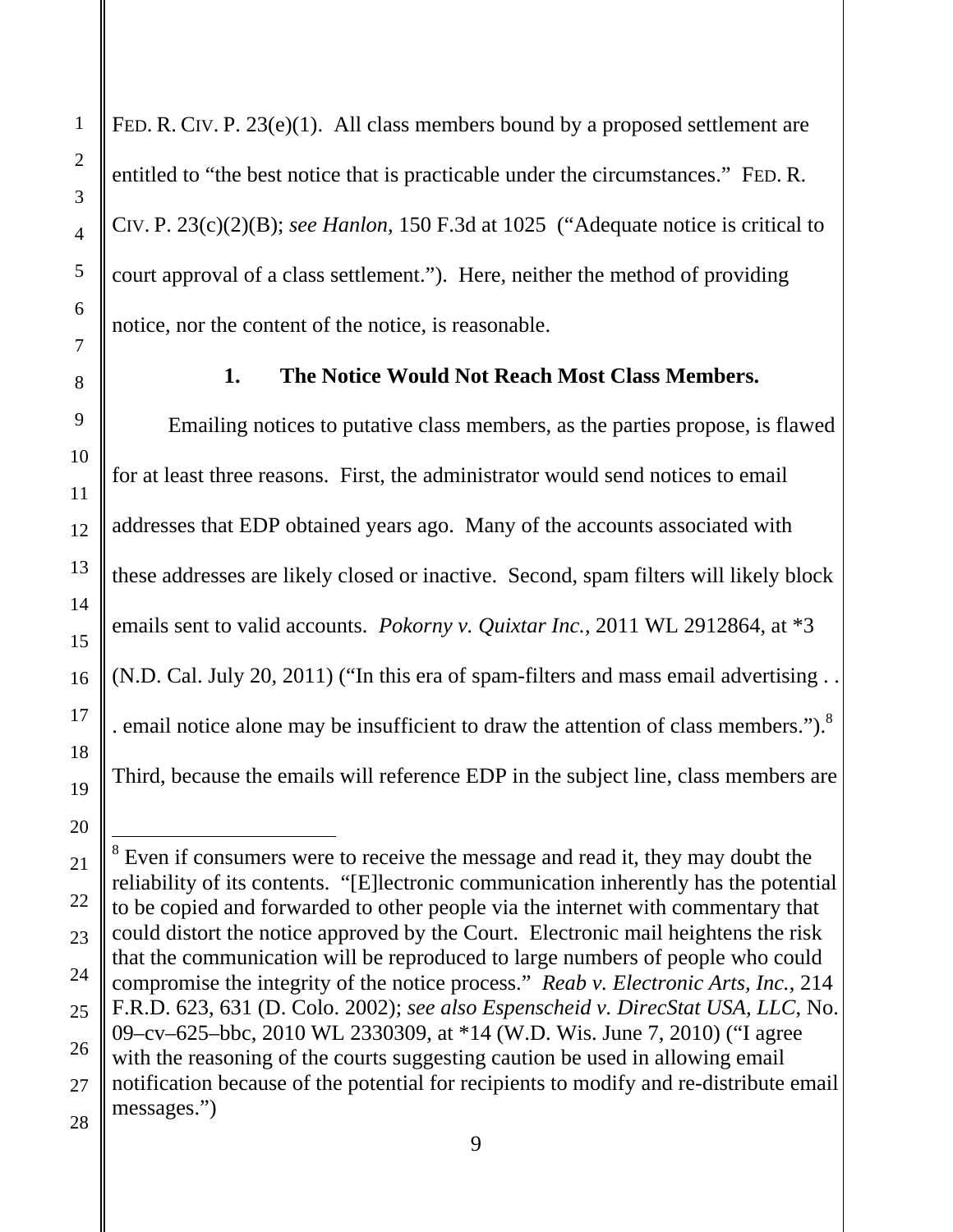apt to think the emails are another scam, and delete or ignore them. *Cf. Karvaly v. eBay, Inc.*, 245 F.R.D. 71, 91-92 (E.D.N.Y. 2007) ("eBay and PayPal are popular targets of unscrupulous email spoofing schemes; as such, it is likely that many prospective Eligible Class Members would delete or ignore an electronic communication from PayPal that purports to address a class action settlement in which the recipient may be entitled to a monetary award.").

The *Cohorst* case, favorably cited by plaintiffs' attorneys, underscores the futility of email notice. In *Cohorst*, much like the proposal here, the administrator sent email notice to 1.1 million class members, placed advertisements in *USA Today*, and operated a settlement website. With that notice, 99.83% of the consumers failed to submit claims.<sup>9</sup> There is no reason to believe that the response rate would be any better here, leaving essentially the entire class uncompensated.

## **2. The Notice Does Not Adequately Inform Class Members of the Settlement Terms.**

 Even if consumers receive them, the proposed settlement notices do not provide class members with "the best notice that is practicable under the circumstances." FED. R. CIV. P.  $23(c)(2)(B)$ . To do so, the notices must "clearly

 $9<sup>9</sup>$  Administration costs in that case were more than \$190 dollars per claim received. *See Cohorst v. BRE Properties, Inc.*, Case No. 3:10-cv-02666-JM-BGS, Supplemental Declaration of Lisa Mullins in Further Support of the Motion for Final Approval (April 2, 2012), ECF #101, ¶¶ 7-8, 31.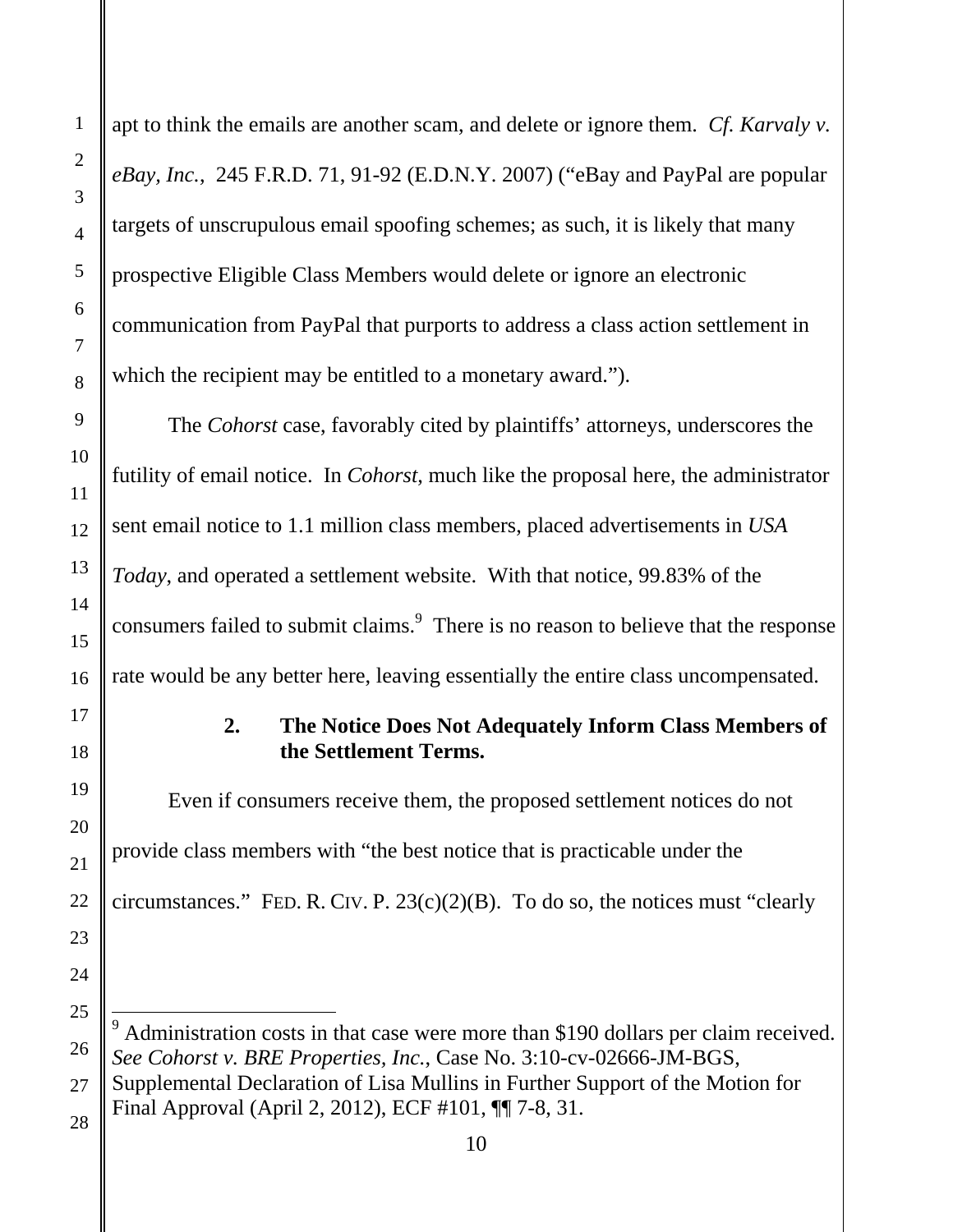and concisely state in plain, easily understood language . . . the binding effect of a class judgment on members." *Id.* 

 The proposed notice does not inform consumers of the effect of the class judgment. In particular, the "Short Form Notice"—the notice sent to class members by email—fails to inform class members which claims they will release under the settlement. On the second page, the notice merely informs class members that they "will be bound by the settlement terms and give up [their] right to sue regarding the Released Claims." The email notice does not define the term "Released Claims." Instead, a footnote to text located elsewhere says "Capitalized terms not otherwise defined herein have the same definitions as set forth in the Class Action Settlement Agreement and Release (the "Settlement Agreement"), a copy of which can be found online at www.edebitpaysettlement.com." It is highly unlikely consumers will undertake this cumbersome process.

Indeed, the email notice is so fundamentally flawed that if it were a commercial mailing, it would likely violate the FTC Act. The FTC's "Dot.com Disclosures" publication advises "[f]or disclosures to be effective, consumers must be able to understand them. Advertisers should use clear language and syntax and avoid legalese or technical jargon. Disclosures should be as simple and straightforward as possible." FTC, DOT.COM DISCLOSURES, 1 (March 2013), *available at* http://www.ftc.gov/os/2013/03/130312dotcomdisclosures.pdf. The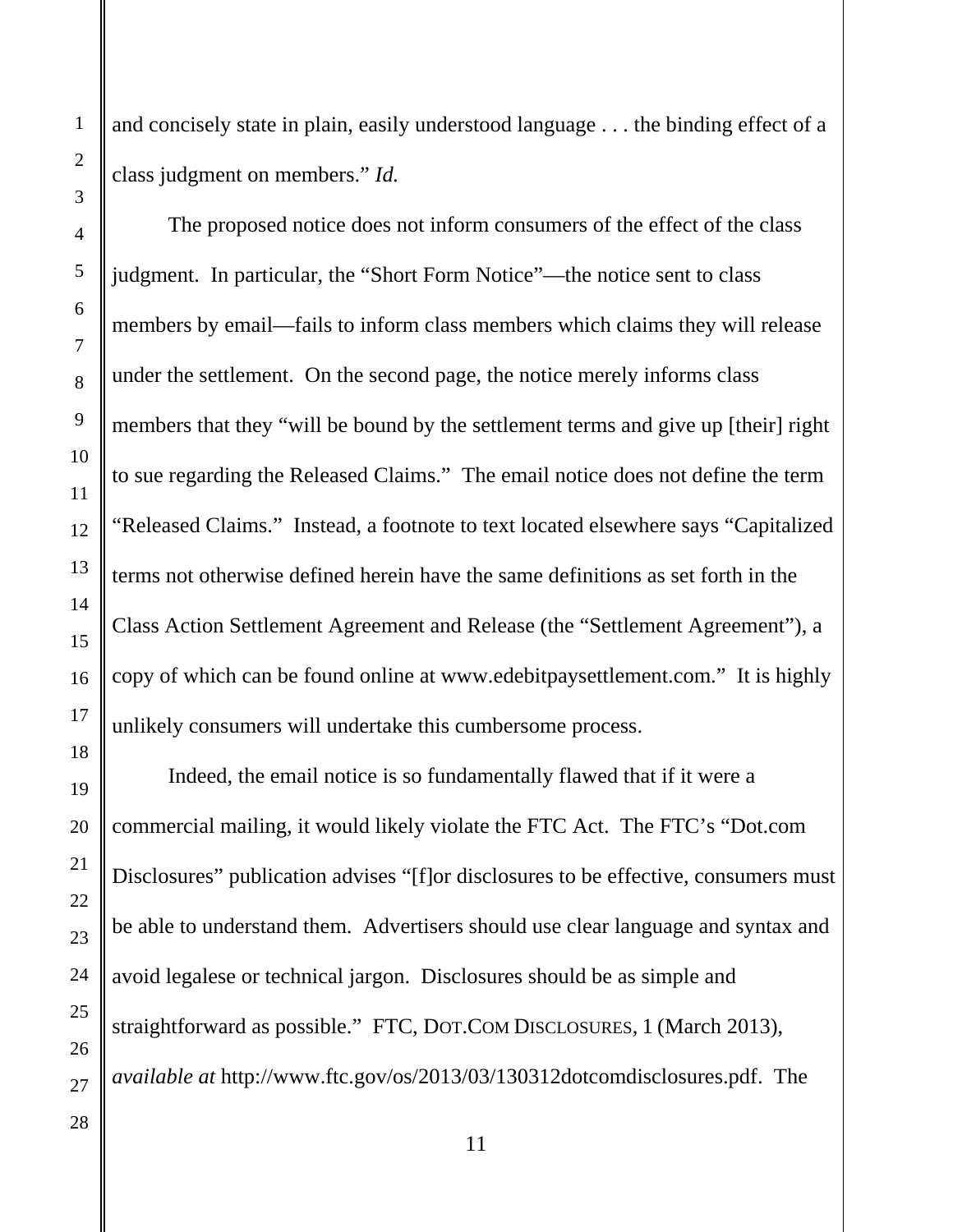email notice here does not identify the claims that class members will release if they are included in the settlement, contains pages of legalese, and buries much of the important information deep in the document or in footnotes that refer to other documents.

## **C. The Settlement Is Subject to a Heightened Standard of Review it Cannot Survive.**

 This flawed settlement may derive from the lack of incentives class counsel had to negotiate a good deal for the class members. Indeed, courts have expressed concern that "[i]ncentives inhere in class-action settlement negotiations that can, unless checked through careful district court review of the resulting settlement, result in a decree in which 'the rights of [class members, including the named plaintiffs] may not [be] given due regard by the negotiating parties.'" *Staton v. Boeing Co.*, 327 F.3d 938, 959 (9th Cir. 2003) (quoting *Officers for Justice v. Civil Serv. Comm'n of San Francisco*, 688 F.2d 615, 625 (9th Cir. 1982)).

Clear sailing arrangements – in which defendants agree not to object to the fees of plaintiffs' counsel like the one in this case – heighten this concern. Agreement at ¶ VIII.1. *Lane v. Facebook, Inc.*, 696 F.3d 811, 832 (9th Cir.  $2012$ .<sup>10</sup> "The very existence of a clear sailing provision increases the likelihood

<sup>&</sup>lt;sup>10</sup> Where "the defendant agrees not to oppose an attorneys' fees claim, and defendants' payout will be the same no matter how high the fee is . . . both sides have an incentive to make the fee large enough to induce plaintiffs' counsel to sacrifice class interests to plaintiffs' attorneys' interests." *Id*.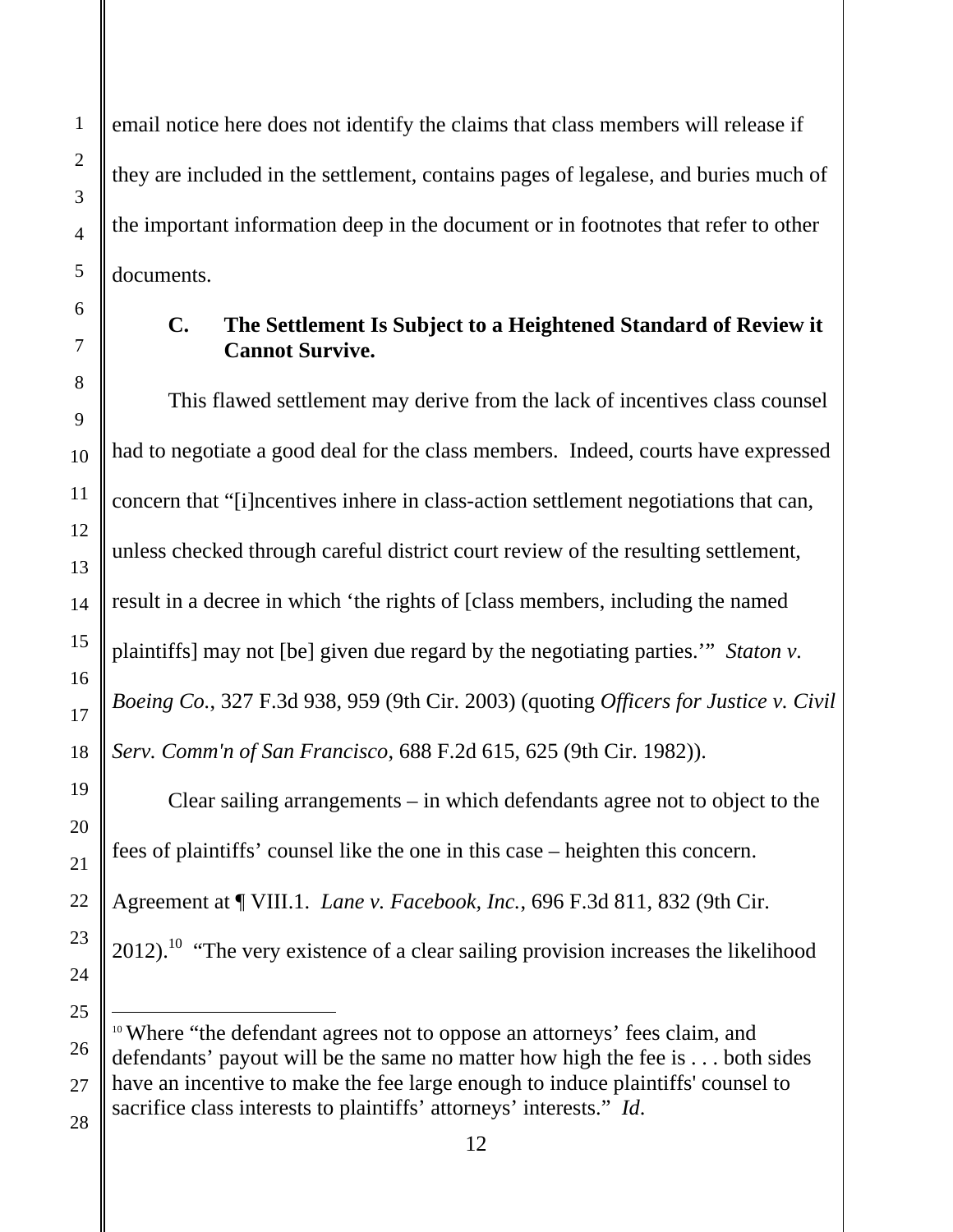that class counsel will have bargained away something of value to the class." *Jones v. GN Netcom, Inc.* (*In re Bluetooth Headset Prods. Liab. Litig.*), 654 F.3d 935, 948 (9th Cir. 2011).

 This case illustrates the very problems discussed by these courts. As set forth above, class members lose under the proposed settlement. Specifically, it deprives the class of essentially all compensation, either because administration of the fund will deplete all monies available for redress or the notice procedure will ensure that virtually no class member responds.

In contrast, the defendants and plaintiffs' counsel win. The settlement would eliminate a substantial liability, significantly increasing the value of the company. EDP's owners could then sell the company for millions, and pocket a substantial sum free from class members' claims.<sup>11</sup> *See FTC v. EDebitPay et al.*, Case No. 2:07-cv-04880-ODW-AJW (C.D. Cal. March 5, 2013). The victims of

 $11$  The Agreement falsely represents that "Defendants are presently unable to satisfy the \$3.78 million judgment" against them in the FTC case. Agreement at p. 3. Similarly, the plaintiffs represent that the "[d]efendants have . . . produced confidential financial documents in this litigation confirming their inability to satisfy the \$3.78 million contempt judgment." Pl. Mot. at 9-10. The defendants have paid the entire contempt judgment to the FTC, although creditors could attempt to claw back a substantial portion of that money through a subsequent bankruptcy process. Accordingly, the parties' claim that the defendants are unable to pay a larger settlement is without foundation.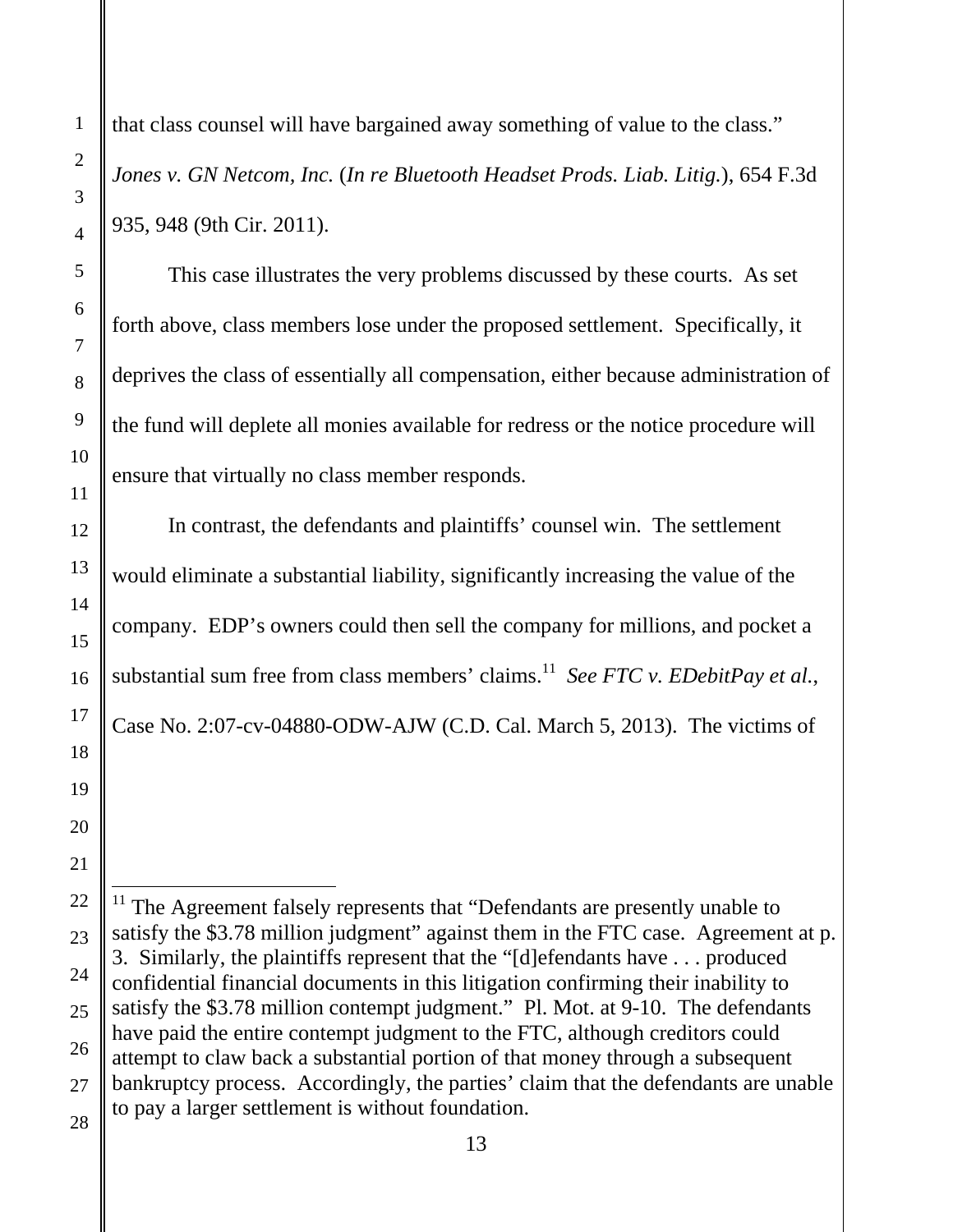EDP's unauthorized billing would receive none of this windfall.<sup>12</sup> Moreover, the Agreement guarantees the plaintiffs' lawyers' fees.

Accordingly, the settlement is fundamentally unfair, and the Court should reject it.

#### Conclusion IV.

Everyone involved in this settlement wins, except the class members, who would waive tens of millions of dollars in potential claims for little, if any, compensation. This result is not fair, adequate, and reasonable, and the settlement should not be approved.

Dated: August 9, 2013

| Respectfully submitted,                                                                    |
|--------------------------------------------------------------------------------------------|
| Thomas C. Goodhy<br>/s/ Thomas C. Goodhue                                                  |
| Thomas C. Goodhue                                                                          |
| Division of Enforcement                                                                    |
| Bureau of Consumer Protection                                                              |
| <b>Federal Trade Commission</b>                                                            |
| 600 Pennsylvania Avenue, NW, Rm.                                                           |
| M-8102B                                                                                    |
| Washington, DC 20580                                                                       |
| $(202)$ 326-2156                                                                           |
|                                                                                            |
|                                                                                            |
|                                                                                            |
|                                                                                            |
|                                                                                            |
| <sup>12</sup> The defendants' insurance policy has a \$2 million limit, and the defendants |
| represent that they have incurred \$500,000 in legal fees. Thus, even the                  |
| defendants' insurance company would benefit from the settlement by saving                  |
| \$500,000.                                                                                 |